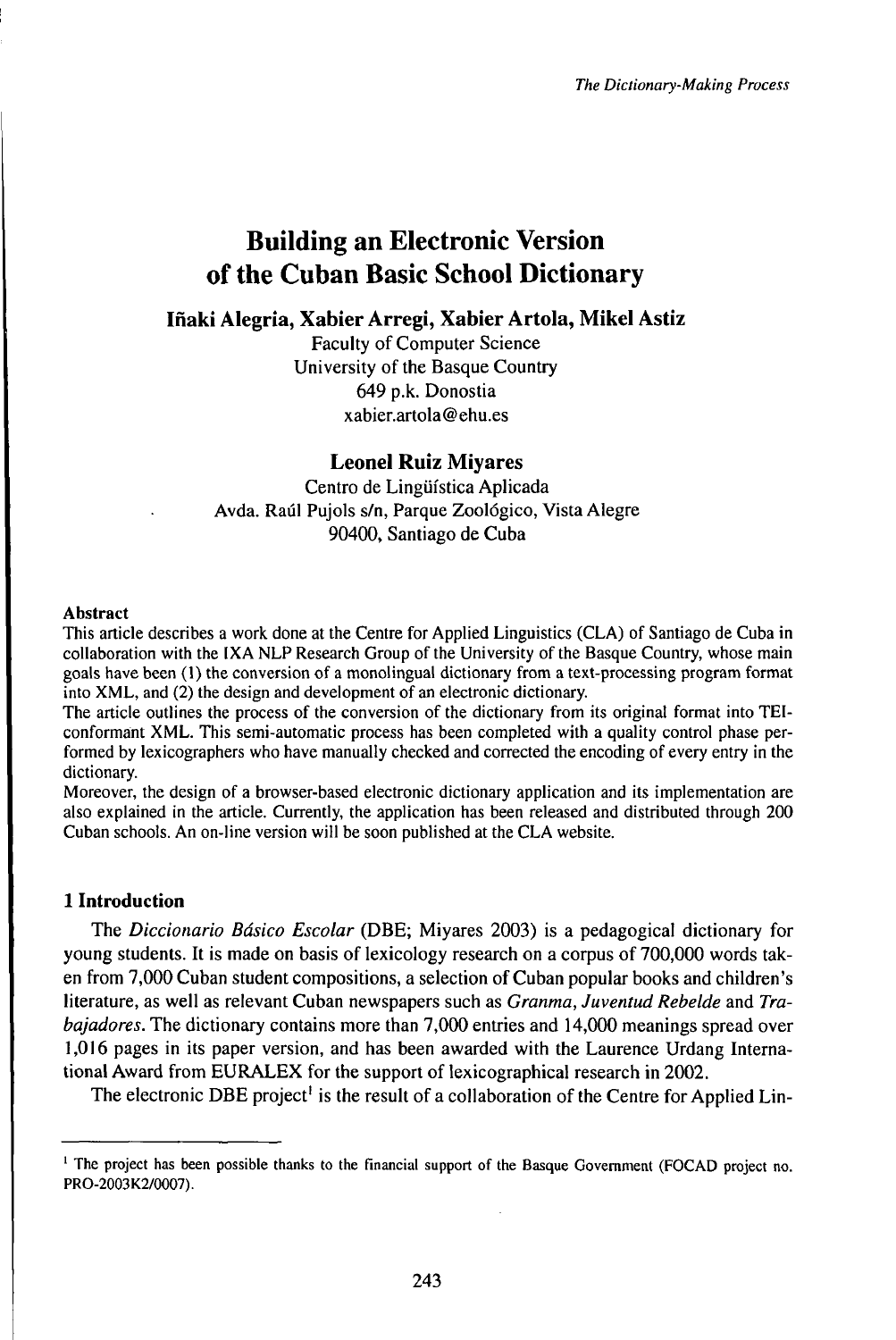guistics of Santiago de Cuba (CLA; http://www.santiago.cu/hosting/linguistica/) and the IXA NLP Research Group of the Faculty of Computer Science of the University of The Basque Country in Saint-Sebastian (http://ixa.si.ehu.es).

The main goals of the project were (1) to devise and to apply a method to semi-automatically convert a conventional dictionary into an XML-based dictionary database, and (2) to develop an electronic dictionary application for secondary and high school students.

This article outlines the conversion process of the dictionary from its original format into an XML-encoded version, and explains the design and implementation of an electronic dictionary application running on this encoding. After this introduction, the original dictionary and its main features are described in section 2. In section 3, the conversion process carried out to take the dictionary from its original  $\text{RTF}^2$  format to TEI-conformant XML is outlined. Next, section 4 is devoted to describe the architecture and GUI of the application, along with some implementation issues. Finally, some conclusions are given and future work depicted in section 5.

## **2 Structure and features of the dictionary**

The DBE is a Spanish dictionary that is intended for use by students in secondary level high schools in the age of 11 to 17. One important feature that distinguishes it from ordinary Spanish dictionaries is that it describes Spanish as it is employed in Cuba; so, besides "common" Spanish entries it also contains many specific Cuban Spanish entries.

The following features can be distinguished in the dictionary entries: headword, typical spelling errors (realized as red letters in the headword), pronunciation (for English words used in Cuban Spanish), part-of-speech, geographic, domain and usage style labels, verbs' inflection model, syllabification of the headword, inflected form(s) of the headword, one or more senses containing definition text, example sentences, often with labels referring to the part-of-speech used in the sentence or other usage notes, and with references to the headword emphasized in bold and underlined meta-linguistic references, synonyms, antonyms, and similar words, usage notes and labels, attached to the definition or to particular examples, and, finally, related subentries, such as locutions and other noun or verb phrases.

The DBE contains 7473 entries including 14013 word senses. Attached to the entries you can find 1380 diminutives, along with plural forms of nouns, feminine and plurals of adjectives, participles of verbs, etc. Regarding lexical relationships, 3601 synonyms, 474 antonyms and 75 similar words can be found in the dictionary, allowing to navigate between related entries. Moreover, 1062 locutions, 651 phraseologisms and 39 sayings are defined and exemplified as subentries of the main entries.

The dictionary was originally typed at the CLA and stored in 27 files in RTF, one per letter. The following sample entries might make clearer the usage of the different fields and features:

<sup>2</sup> Rich Text Format.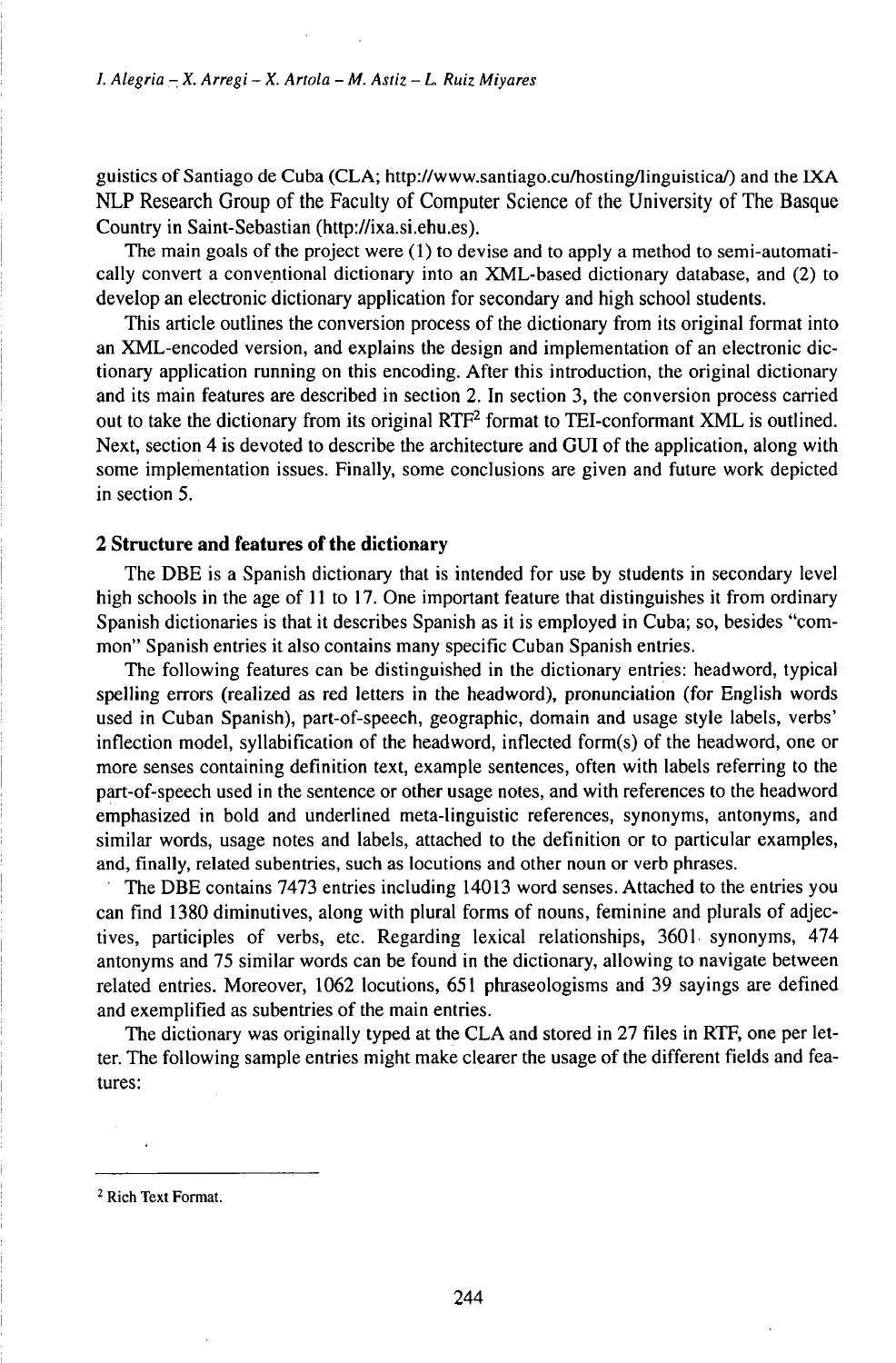**cerca** sf. Valla, tapia o muro generalmente de alambre, estacas o piedras que se pone alrededor de cualquier terreno para resguardarlo o limitarlo. *Pusieron una cerca alrededor del terreno deportivo para evitar que penetren intrusos.*

÷

cer-ca; cercas (pl.); cerquita (dim.)

**cerca** adv. 1. Próximamente, inmediatamente, a corta distancia. *Mi casa se encuentra cerca de la escuela. Vamos al cineapie, pues queda cerca.* Ant. lejos. // loc. adv. **cerca** de. Aproximadamente, más o menos, casi. *Mi abuela está saludable, aunque tiene cerca de noventa años.*

cer-ca; cerquita (dim.)

**fábrica** sf. **1.** Establecimiento o edificio donde se fabrica algo, en el que existen equipos, máquinas, herramientas, etc., necesarios para producir determinado tipo de objetos, *lbia comenzó a trabajar en unafábrica de zapatos.* Sin. industria, factoría, empresa. 2. fig. Acción de construir o producir algo. *La colmena es lafábrica donde se elabora la miel.*

fá-bri-ca; fábricas **(pl.)**

#### **3 Conversion process: from RTF to XML**

The use of XML to represent the dictionary knowledge in a structured way allowing to explicitly mark-up the different fields in the entries means a radical change with respect to the original RTF version, offering both the lexicographers and the users more and richer possibilities to later on search the information in the dictionary.

The first step, before the conversion, is to define the XML language to encode the dictionary, i.e. the data structure into which the dictionary must be transformed from its original format. We followed the TEI guidelines (2001) for that, adopting a subset of the TEI DTD for dictionaries and adding to it some elements and attributes to deal with the unforeseen features.

The conversion of the dictionary from RTF to XML consisted of three consecutive phases:

• Pre-processing of the original documents in order to get an unambiguous, "normalized" and consistently *edited RTF version* of the dictionary. *Word* macros have been used in this phase.

• Conversion of the edited RTF version into a *preliminary XML version* using a tool named *Ferret* (Patrick *et al.* 2002), whose goal is to semi-automatically learn the structure of entries, based mainly on typographical features, and to encode them into (in our case, preliminary) XML.

• Post-processing of the preliminary XML version in order to correct encoding errors, so getting *thefinal XML version* of the DBE. XSLT scripting has been used in this phase.

Finally, a human quality control phase has been carried out to guarantee that the final encoding of the dictionary is completely correct. The entries were manually revised at the application prototype, being their encoding manually corrected when necessary and the problems found in its rendering reported. A total of 984 entries (13%) were corrected as a result of this quality control.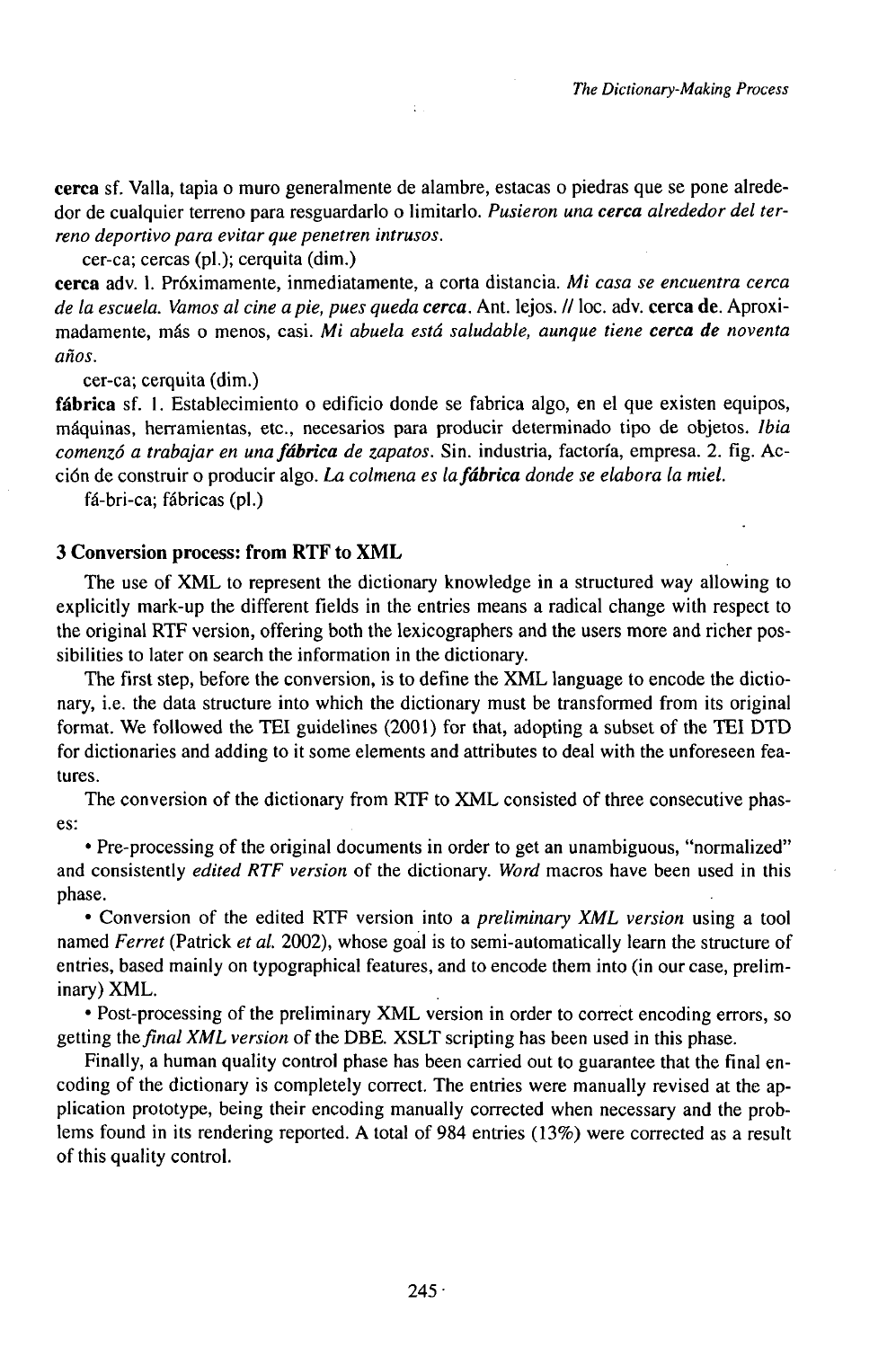# **4 Electronic DBE: GUI, architecture, and information flow.**

The main goals of the electronic version of the DBE have been (1) to provide the students with a useful and modern dictionary tool for the learning and practice of the language, (2) to build first a CD version of the dictionary, and then to make it available on-line in the web, and (3) to make use of XML technology as a basis for the storage and exploitation of the dictionary.

The functionality we wanted for the application included:

- First letter and index-based browsing facilities.
- Normal search or lookup, with closest match help.
- Advanced search: filtering of entries based on selected parts-of-speech.

• Hyperlinking facilities: cross-references between related entries, synonyms, antonyms, etc.

• Orthographic help, based on purposely encoded misspelling feasibility.

- Accessibility of verb paradigms and illustrations directly from the entries.
- Some statistics on the contents of the dictionary and help.

The application has been developed as a web application. The user needs just an ordinary web browser where the GUI of the application is shown. For the CD version, the web server is embedded into the application.

# *4.1 Graphical UserInterface*

The graphical user interface (GUI) of the application consists of several HTML pages.



**Figure** 1. Graphical User Interface of the electronic DBE.

In Figure <sup>1</sup> a screenshot of the main window of the GUI is provided. As can be seen, the GUI contains the following elements: a menu bar that gives access to the different function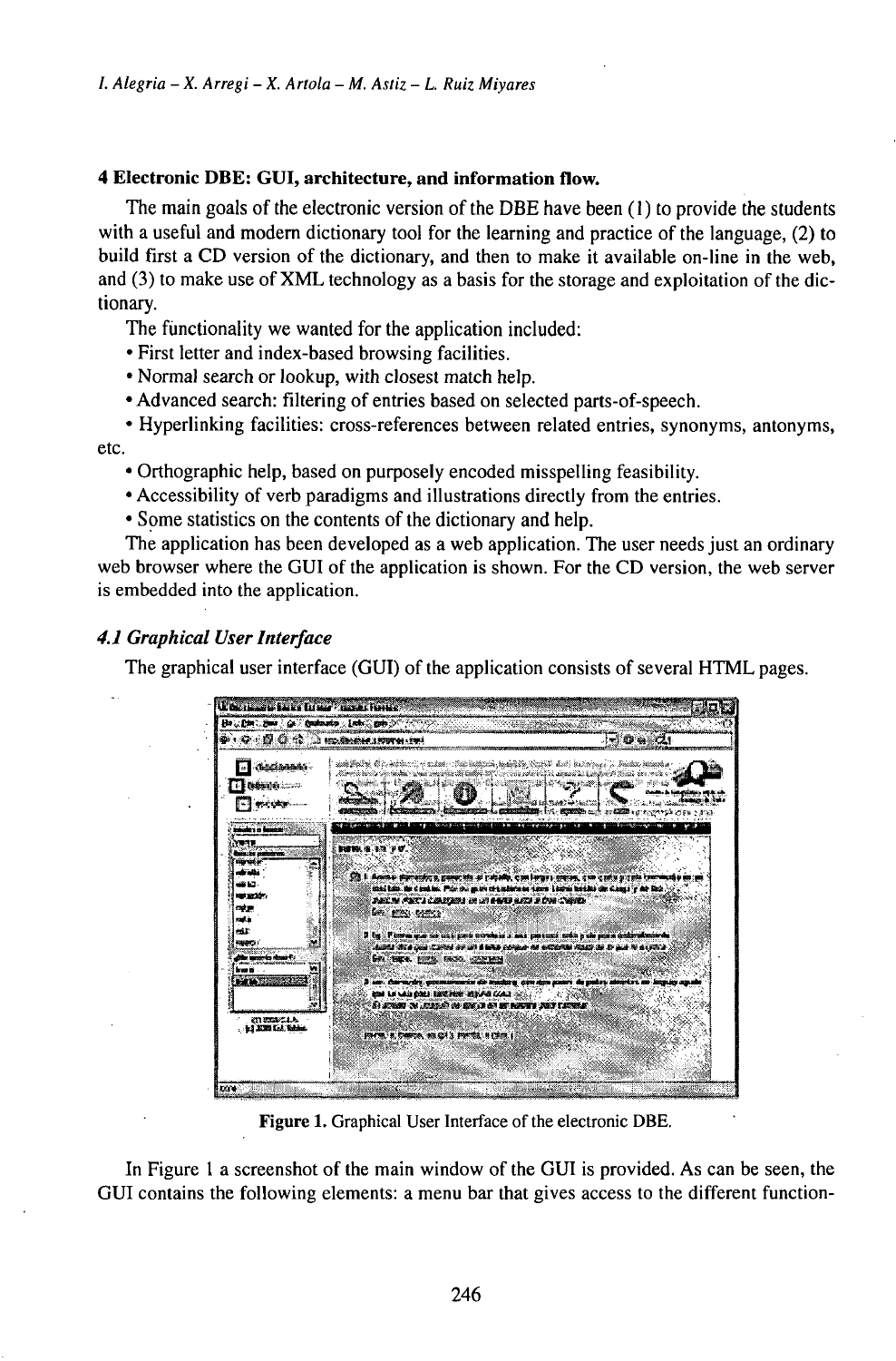alities of the application (statistics, illustrations, help, advanced search, etc.), an alphabet bar for browsing the dictionary based on the first letter, an input textbox or search frame, a headword selection listbox, a suggestion listbox, and a main area for displaying the entries. In some entries, standard-look hyperlinks are displayed allowing the user to navigate from there to other related entries, such as synonyms, antonyms, and so on. Moreover, in advanced search mode a special checkbox bar allows the user to select the parts-of-speech wanted to be used as a filter when filling up the headword selection box.

ok)

The interface developed meets both the wishes of the members of the CLA and the requirements of the application, especially regarding the target user group analysis.

## *4.2 Client-server architecture and informationflow.*

The original dictionary was separated into 27 files corresponding to the 27 letters of the Spanish alphabet. After the conversion into XML the dictionary still consists of 27 separate documents located on the server, which constitute the basis of the application. These documents are encrypted in the CD version. Moreover, indexes (one per letter, containing the headword and the different parts-of-speech it belongs to in any of its senses), 80 verb paradigms, and 685 illustrations can be found as well on the server side of the application.

As mentioned above, the electronic DBE has been developed as a web application, where the server serves XML content (entries, indexes and verb paradigms) in response to requests made by the user through the client GUI. XSLT stylesheets are used on the server to search the information requested and fetch it from the dictionary. Moreover, they are also used, in combination with CSS stylesheets, to convert the XML data into HTML before sending them to the browser.

One important remark regarding the underlying infrastructure must be made here. On the one hand, when searching or browsing the dictionary, both in normal and advanced search modes, just the index documents are downloaded in a first moment, in order to populate the headword selection listbox. Filtered index documents are served when in advanced search mode, or when proposing orthographical corrections to the user (in this case to fill up the suggestion listbox). The biggest index file (corresponding to the  $c$  letter) is less than 100 kilobytes in size, so it is not very costly, in terms of time and space, to completely download one of these each time it is required (with the proviso that, if it is already in the browser's cache, there is no need to download it again). On the other hand, dictionary information is served on a per-entry basis, meaning that, when a particular entry is requested, just the XML element encoding it is fetched from the corresponding document.

Index documents are fetched from the server, filtered if necessary, and rendered at the browser as HTML option elements in the headword selection listbox's select. In the case of entries and verb paradigms, the server must extract the information (the entry or superentry, or the verb paradigm) from the corresponding document.

On the client side, the application reacts to the user's actions and to the events occurring when using the dictionary, submitting the requests to the server and displaying the information received from it. This is implemented using JavaScript.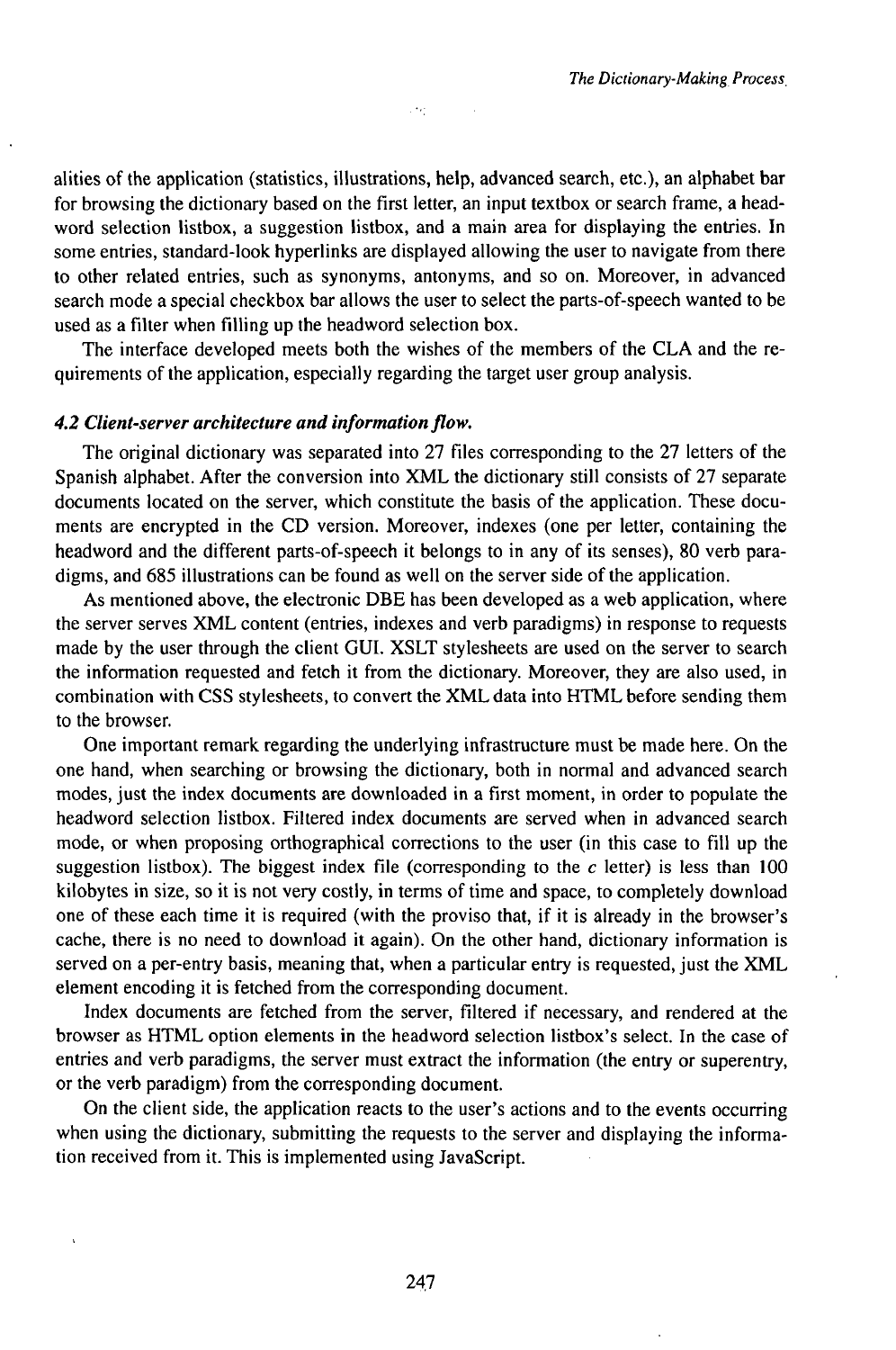## *4.2.1 Correction oftypicalspelling errors*

If no exact match is found in the index downloaded (once the user has ended typing), a regular expression representing the possible correct spelling intended by the user is built. This task is based on orthographic criteria (no typing errors are corrected in this version of the dictionary) issued from previous research carried out at the CLA in the area of patterns and likelihood of spelling errors (Miyares 1996).

Two phases can be distinguished here. The first one, the construction of the regular expression, is performed on the client. The regular expression is then submitted to the server along with the possible starting letters of the correctly spelled candidates and the list of POS selected (in the case of advanced search). The function invoked on the server examines the appropriate index documents, filtered according to the list of POS provided, matching the entry headwords against the regular expression. The server processes the index documents, and builds a list of candidates that are then proposed to the user as spelling suggestions.

The construction of the regular expression is based on a set of "clusters" of typical spelling errors. We call cluster in this context to a set of letters and/or pairs of letters that can be misused at a particular position of the word. These clusters can be used to replace all the letters of the search string that are part of one of them by the other letters in the same cluster, so creating all possible combinations of the search string. The clusters that have been implemented in the current version include the following cases, among others: *b/v* confusion, improper use or omission of *h* before or between vowels, misuse or omission of accent on vowels, incorrect substitution of sibilant consonants  $(s, c, z, x)$ , confusion of y and *ll*, misuse of *n* instead of m before *p* and *b,* etc. So, when building the regular expressions, every letter or pair of letters in the search string that is member of one of the clusters is replaced by an expression representing the other elements in the same cluster. For example, every occurrence of *b* or v in the search string will be replaced in the regular expression by *[bv],* meaning *"b* or <sup>v</sup> can be matched at this position of the word".

In Figure 2, you can see the regular expressions constructed after applying these operations to the search strings *vurro, uevo,* and *siudá,* along with the initial letters indicating, in each case, the index files that the server must check to build the list of candidates, and the candidates finally suggested:

|                | each case, the muex files that the server must check to bund the fist of candidates, and the<br>candidates finally suggested: |      |                                   |
|----------------|-------------------------------------------------------------------------------------------------------------------------------|------|-----------------------------------|
|                |                                                                                                                               |      |                                   |
| <b>EXAMPLE</b> | Regular expression and<br><b>STATISTICS</b>                                                                                   |      | <b>Manufacture of Secondary A</b> |
| <b>LTUTY</b>   | fbvfh?fnäñwfs?Alr rrJh?foô}d?-                                                                                                | ħυ   | burð, burra                       |
| webo           | h?fuú@wfh?feéJs?fbvJh?foôJd?                                                                                                  | huw  | huevo                             |
| sinda          | [esxz]h?[iiy]h?[núüw]s?dh?fad]d?                                                                                              | CSYT | ciudad                            |

Figure 2. Building regular expressions to correct spelling.

As can be seen, only one regular expression is needed for one search string, and the matching operation of this regular expression against all the headwords in the possible index files is very efficient. Indeed, much more efficient and "intelligent" than applying typical spelling correction algorithms, such as the replacement of letters, the transposition of a pair of contiguous letters, and so on.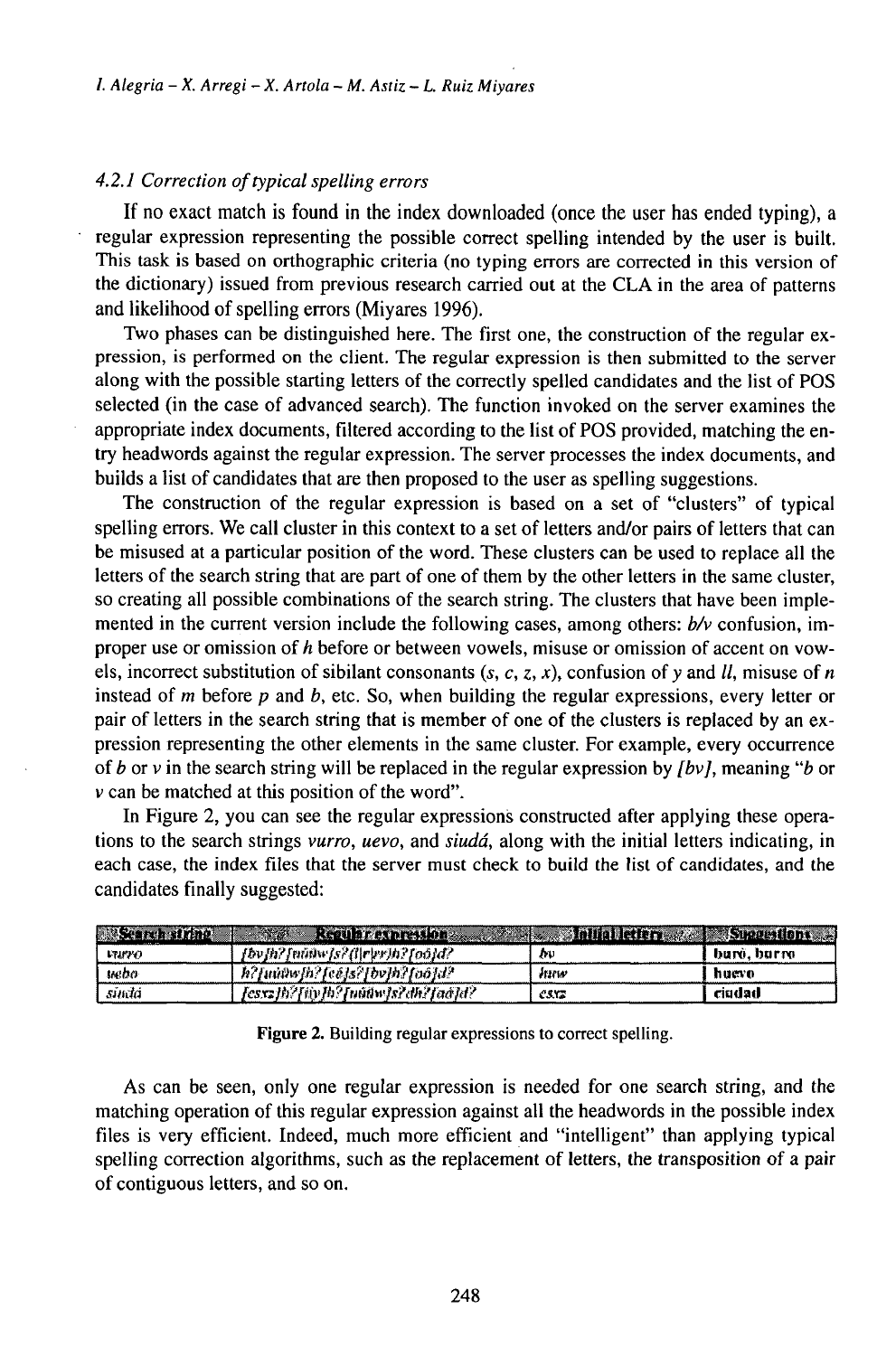We think that this approach suits better the didactic character of the electronic DBE, as regards its aim as a tool to help in the learning of the language. Other features already mentioned, such as the use of red letters in the headwords to indicate the likelihood of orthographical errors, were also conceived, already for the printed version, with the same idea in mind.

## **5 Conclusions and future work**

In this project, a methodology for the semi-automatic conversion of a dictionary from RTF format into XML has been devised and conducted. As a result, the DBE is now a real lexicographical database where the information is represented and structured in a suitable way, encoded accordingly to a well-recognized standard such as the TEI guidelines.

Moreover, an electronic dictionary application has been designed and developed. A CD-ROM version has been distributed at the Cuban schools and is already being used, whereas the on-line version will be available pretty soon. We would like to emphasize here two aspects: on the one hand, the architecture of the application that has been developed as a web application, even for the CD version; on the other, its student-orientation, which follows the research conducted at the CLA over the years on orthography and other language learning aspects (Ruiz & Miyares 1999).

Another point to highlight is the collaboration between the two partners, on the one hand the CLA, involved in applied linguistics for more than 30 years, and the IXA NLP Research Group.

Short-term future work includes the development and setting up of the on-line version of the dictionary at the CLA website. At a longer term, the production of a second version of the electronic DBE is envisaged. This version should include, among other features, full lemmatization of definitions and example texts, in such a way that possibly dynamic hyperlinks over every single word occurring in these texts would be made feasible. Finally, a dictionary editing environment (Alegria *et al.* 2006) has been designed and an operative prototype has already been implemented.

#### References

#### A. Dictionaries

Miyares Bermúdez, E. (dir.) (2003), *Diccionario Básico Escolar.* Centro de Lingüística Aplicada, Santiago de Cuba (Cuba).

# B. **Other** Literature ,

- Alegria, I., Arregi, X., Artola, X., Astiz, M., Ruiz Miyares, L. (2006), 'A Dictionary Content Management System'. Proceedings of EURALEX 2006. Turin (Italy).
- Carroll (eds.), *Traitement automatique des langues. Les dictionnaires électroniques,* vol. 44-2. ATALA (Association pour le Traitement Automatique des Langues), Paris (France), pp. 107-124.
- Miyares Bermúdez, E. (dir.) (1996), *Léxico Activo Funcional del Escolar Cubano*, Centro de Lingüística Aplicada, Santiago de Cuba (Cuba), (unpublished.)
- Patrick, J., Palko, D., Munro, R., Zappagina, M. (2002), 'User driven example-based training for creating lexical knowledgebases'. *Proceedings ofthe 2002 Australasian Natural Language Processing Workshop.* Canberra (Australia).

Ruiz Hernández, J. V., Miyares Bermúdez, E. (1999), *Vacuna Ortográfica VAL-CUBA. Metodología*